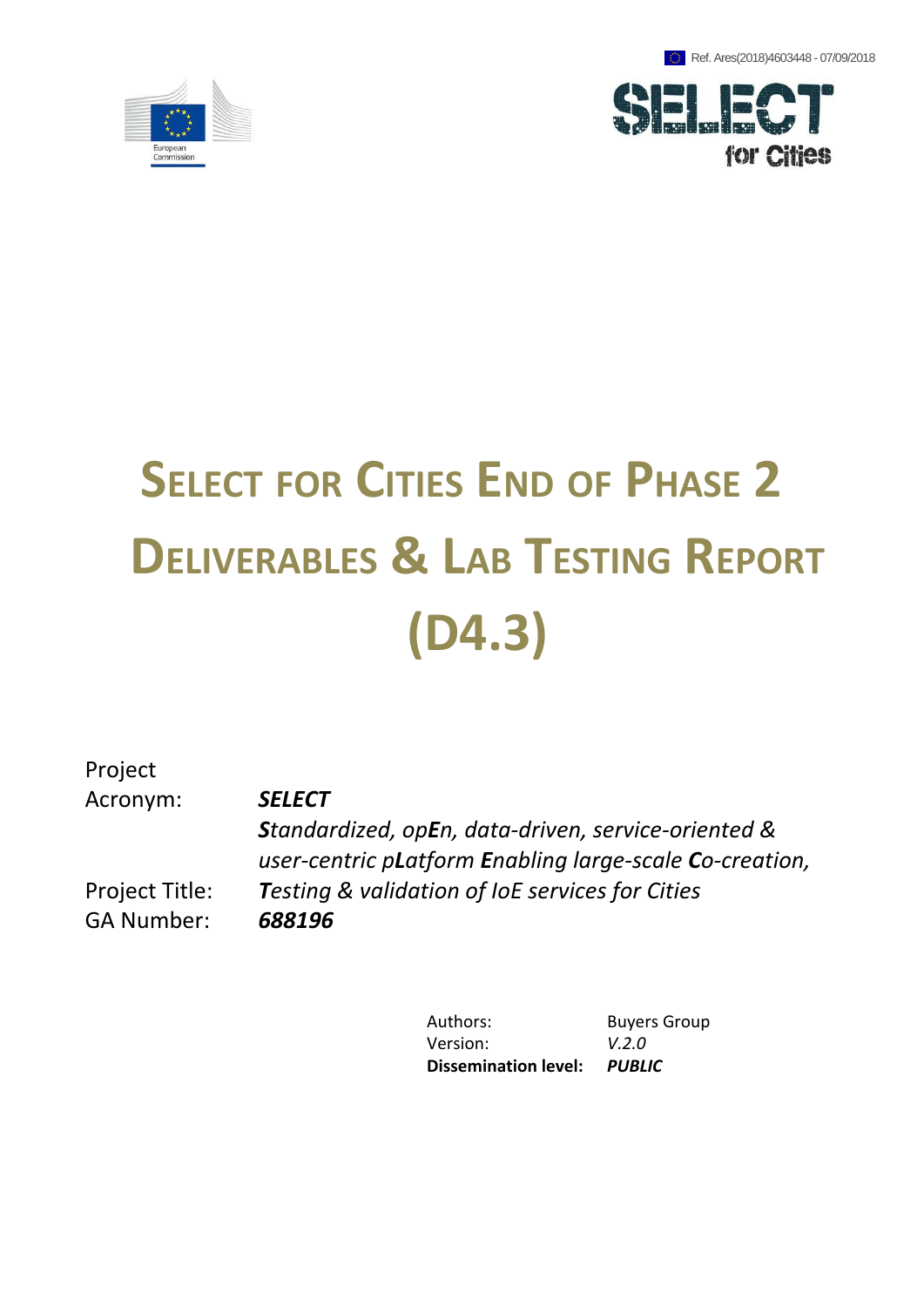

# <span id="page-1-0"></span>**Document revision history**

| <b>Revision</b> |                          |                      |            |                        |  |
|-----------------|--------------------------|----------------------|------------|------------------------|--|
| N <sub>o</sub>  | Author                   | Organization<br>Date |            | Work effectuated       |  |
|                 |                          | <b>Forum Virium</b>  |            |                        |  |
| $\mathbf{1}$    | <b>Hugo Gonçalves</b>    | <b>Helsinki</b>      | 26/06/2018 | Initial template       |  |
|                 | Jonas Breuer,            | Imec,                |            |                        |  |
| $\overline{2}$  | <b>Katrien Lenaert</b>   | <b>Digipolis</b>     | 28/06/2018 | Initial draft          |  |
|                 | Gert de Tant,            |                      |            |                        |  |
|                 | Hanna                    |                      |            |                        |  |
|                 | Niemi-Hugaerts,          |                      |            |                        |  |
|                 | Hugo Gonçalves,          |                      |            |                        |  |
|                 | Jonas Breuer,            |                      |            |                        |  |
|                 | Katrien Lenaert,         |                      |            |                        |  |
|                 | Susie McAleer &          |                      |            |                        |  |
| 3               | others.                  | Consortium           | 09/07/2018 | <b>Finalized draft</b> |  |
|                 | <b>Final adjustments</b> |                      |            |                        |  |
|                 | and scores-text          |                      |            | Final & approved       |  |
| 4               | correction               | Consortium           | 15/08/2018 | document               |  |
|                 |                          |                      |            |                        |  |

#### **Approvals for final version**

<span id="page-1-1"></span>

| Contributor | Author     | Organization                 | Date |
|-------------|------------|------------------------------|------|
| Consortium  | Consortium | Select for Cities Consortium |      |

#### **Distribution list**

<span id="page-1-2"></span>

| <b>Name</b>                | Ways to distribute           | <b>Comments</b> |
|----------------------------|------------------------------|-----------------|
| <b>Select Consortium</b>   | e-mail + Google drive        |                 |
| <b>European Commission</b> | e-mail + Participants portal |                 |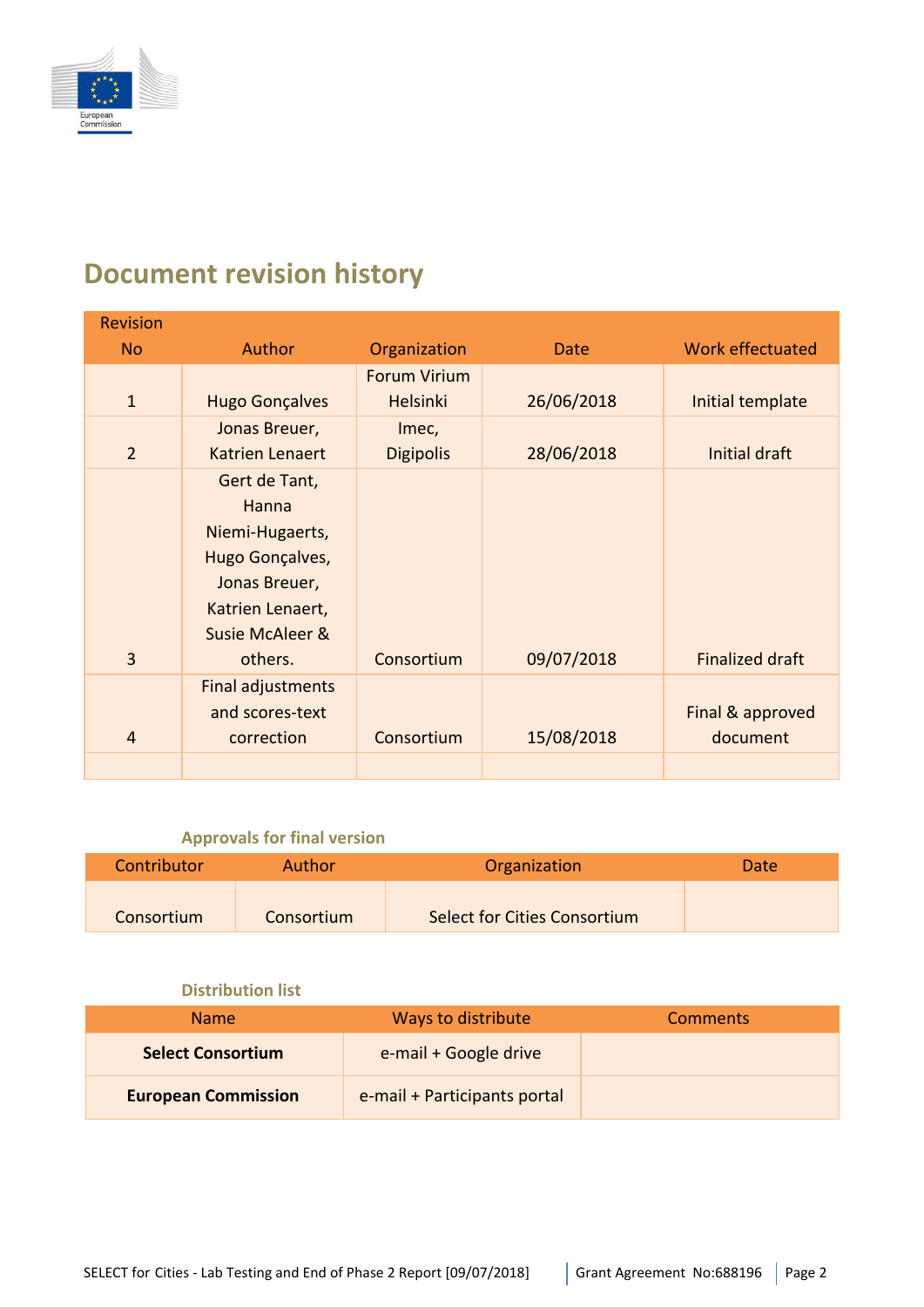

# **Table of Contents**

| Document revision history                       | $\mathbf{2}$   |
|-------------------------------------------------|----------------|
| Approvals for final version                     | $\overline{2}$ |
| Distribution list                               | $\overline{2}$ |
| <b>Executive Summary</b>                        | 4              |
| <b>Submission Phase 2 Deliverables</b>          | 5              |
| 2 Evaluation of Phase 2                         | 6              |
| 2.1 Evaluation Process                          | 6              |
| 2.2 Satisfactory completion                     | 6              |
| 2.3 Successful completion                       | $\overline{7}$ |
| 2.4 Evaluation Criteria, Weights and Thresholds | $\overline{7}$ |
| 2.5 Scoring Model                               | 9              |
| <b>Final ranking</b>                            | 9              |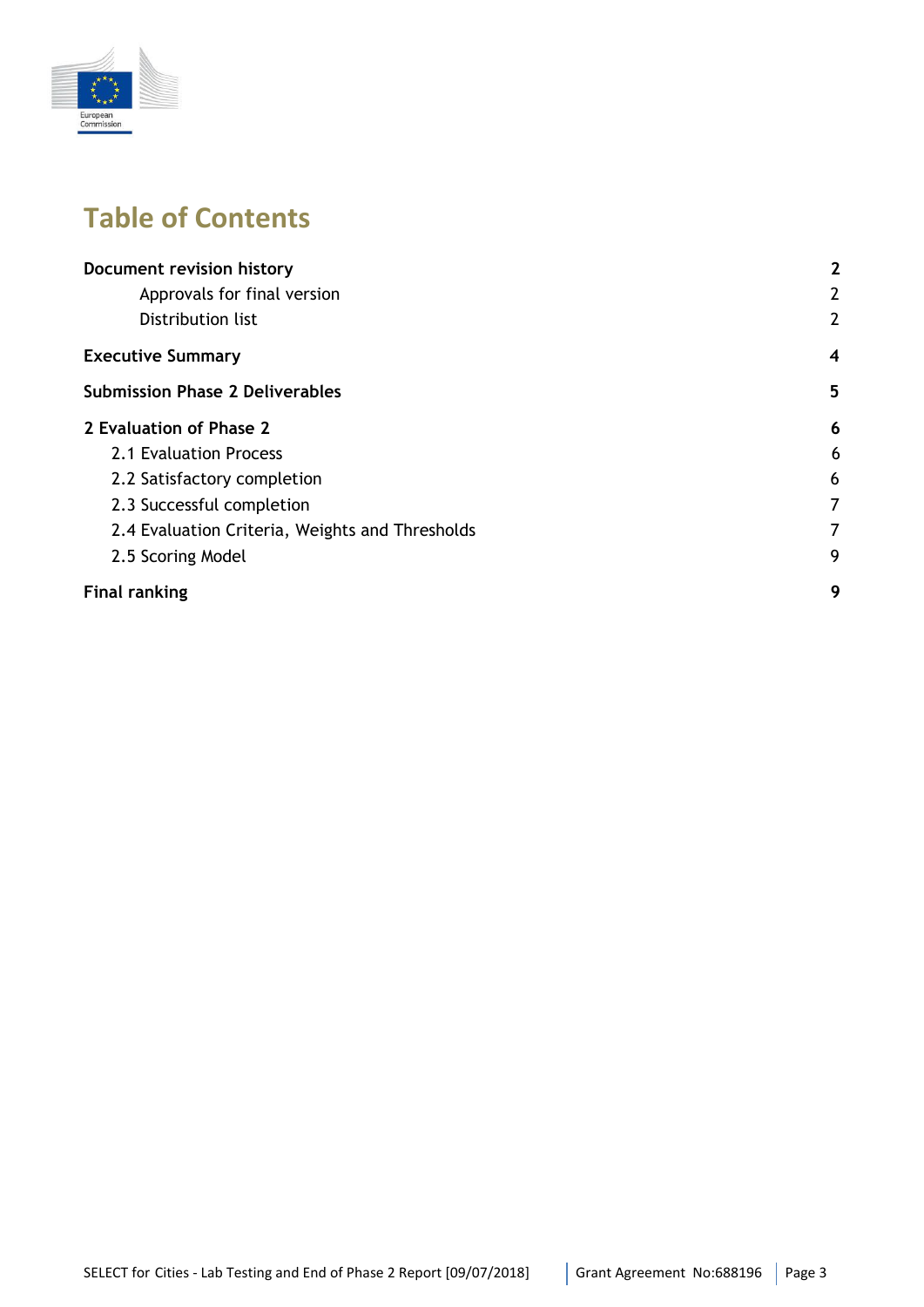

## <span id="page-3-0"></span>**Executive Summary**

This report presents an overview of the assessment and scoring of the SELECT for Cities end of Phase 2 Results. It is intended for public view, and therefore it is a heavily redacted version of the full end of phase and lab testing report, which is confidential.

The evaluation was carried out on the basis of:

- the 12 End-of-Phase Deliverables submitted by the Contractor's Project teams, the lab testing conducted by the Buyers group tech team on the prototype and the final live demonstrations carried out by the Contractors in Helsinki on the 25 and 26<sup>th</sup> of June 2018
- the previous prototype testing iterations and interim evaluation. Consequently, those reports are to be consider as part of the final evaluation report and can be found in attachment.

The report serves as an overview of the evaluation, lab testing and as a deliverable for the European Commission (D4.3). In addition, it will be used as a means to clarify the results to the Contractors.

Phase 2 of the Select for Cities PCP project had five Contractors:

- 1. Bosonit S.L.
- 2. Engineering, Ingegneria Informatica S.P.A.
- 3. Indra Sistemas S.A.
- 4. Martel GmbH
- 5. University of Florence

During Phase 2, starting on December 15<sup>th</sup>, 2017 and ending on June 28<sup>th</sup>, 2018, all the Contractors' interim and final deliverables and support documentation were received, evaluated and scored by the Technical Evaluation Committee. Phase 2 encompassed five testing iterations, an interim monitoring and final evaluation. This included two live demonstrations.

- 1. Iteration 1: Prototype testing and feedback report;
- 2. Iteration 2: Prototype testing and feedback report;
- 3. Iteration 3: Prototype testing, Live demonstration with Interim Project Monitoring and feedback report;
- 4. Iteration 4: Prototype testing and feedback report;
- 5. Iteration 5 (Final): the End-of-Phase evaluation consisted of three parts:
	- a. A functioning prototype to be tested under lab conditions provided by June  $1^{st}$ 2018.
	- b. End-of-phase deliverables outlining the phase performance, prototype's scalability and commercialization plans, and prototypes' potential approach for a living lab implementation.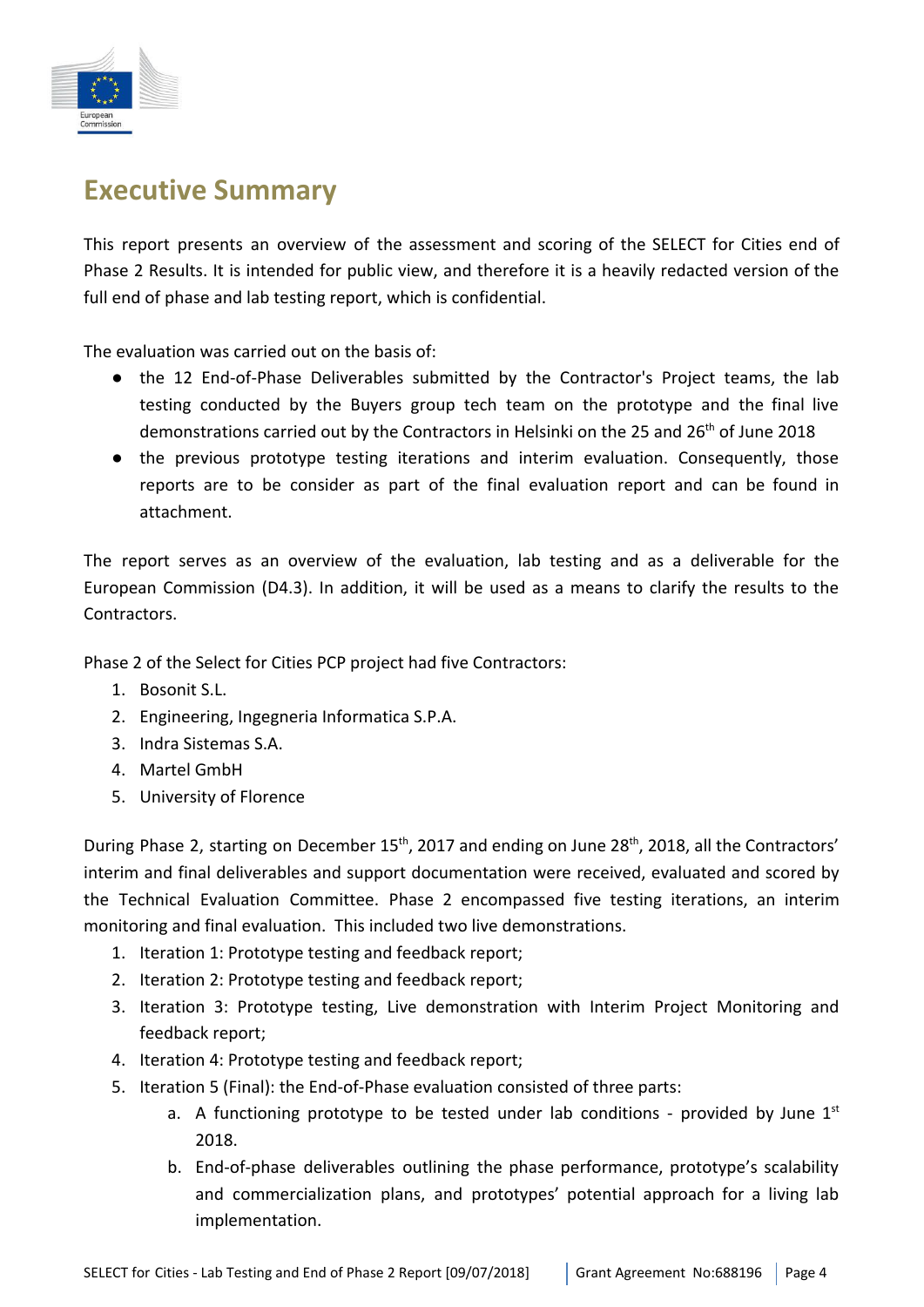

c. A live session with all Contractors

A final Go/NoGo session and a confirmation by the Select for Cities Procurers Steering Committee finalized the Phase 2 evaluation round and resulted in this report.

## <span id="page-4-0"></span>**1 Submission Phase 2 Deliverables**

During Phase 2, Contractors were required to submit initial and interim deliverables in order to allow for communication, follow-up of Contractors activities, and assessment of Contractors progress, including the performance evaluation of prototype finished components, by the Technical Evaluation Committee.

List of Contractors initial and interim deliverables:

- Initial
	- Deliverable D2.1 Template A: Testing Iteration Overview and B: Revised Project Plan
	- Deliverable D2.2 Project Abstract and List of Pre-existing IPR
- Interim
	- Deliverable D2.3. Input for prototype testing during first iteration
	- Deliverable D2.4. Input for prototype testing before second iteration
	- Deliverable D2.5. Input for prototype testing before third iteration
	- Deliverable D2.6. Input for prototype testing before fourth iteration
- Final

As part of the end of phase deliverables, all 5 Contractors submitted a SELECT for Cities Phase 2 prototype (D2.12) by the 1st of June 2018, and consequently an end of Phase Report composed of all the listed Deliverables and Results (D2.7 to D2.10) by the 15th of June 2018 as predefined in the 'Phase 2 guideline for Contractors' (Annex 1). Detailed list of deliverables:

- Deliverable D2.7. End-of-Phase Report
- Deliverable D2.8. Description of the state-of-the-art versus innovation gap
- Deliverable D2.9. Measures taken to protect Results (IPR)
- Deliverable D2.10. List of names & location of personnel that carried out the R&D activities and budget consumption overview
- Deliverable D2.11. 'Abstract of the main Results achieved' EU Format
- Deliverable D2.12 Final Prototype testing (Input for prototype testing before fifth and final iteration)

Most of the Contractors deliverables are classified and therefore managed under restricted access conditions.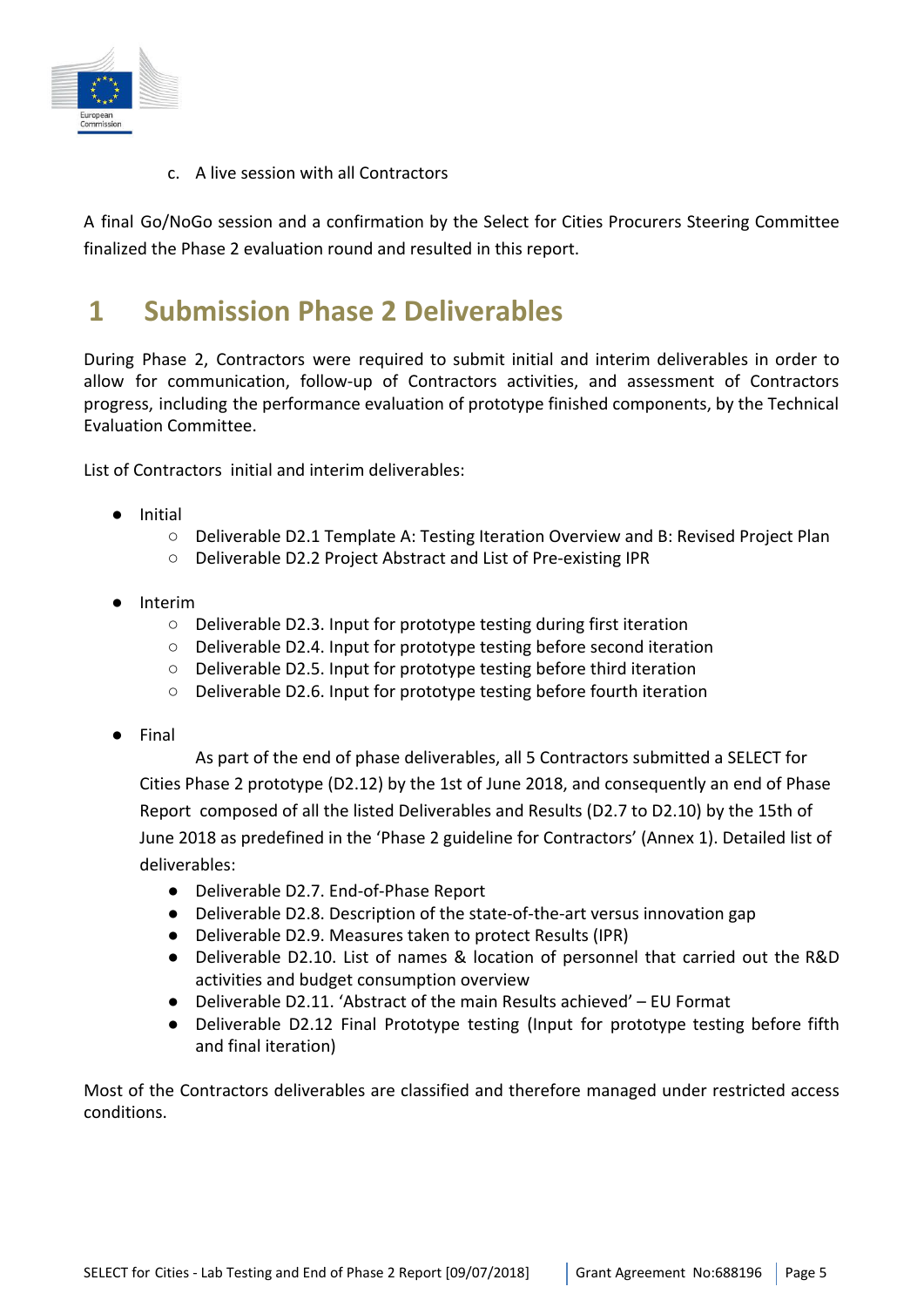

# <span id="page-5-0"></span>**2 Evaluation of Phase 2**

## **2.1 Evaluation Process**

<span id="page-5-1"></span>The Technical Evaluation Committee and consequently the Procurers Steering Committee assessed and scored the deliverables and results of each Contractor in order to determine whether the respective Contractors have unsatisfactorily or, satisfactorily completed Phase 2.

The Technical Evaluation Committee also evaluated if the Contractors have successfully completed the Phase, and consequently, if they are eligible to participate in the call-off for Phase 3: the Living Lab phase.

The evaluation of the Phase 2 Prototyping addresses the prototype's performance and innovation in a test environment. This is evaluated according to:

- The completeness of addressing the requirements;
- The appropriateness of the solutions in terms of technical and operational considerations;
- The overall risks associated with the solution.

The assessment considered the efforts made by Contractors to take into account the feedback received during the technical iterations and the Interim Project Monitoring and Briefing.

For that purpose Contractors had to complete and submit the Deliverables D1.1 to D1.10. The deliverables were used to assess and score the extent to which a Contractor met the Phase 2 requirements. After the live demonstrations on June 25 and 26th 2018 slight changes were made to the Contractor's scores.

## **2.2 Satisfactory completion**

<span id="page-5-2"></span>The satisfactory/unsatisfactory completion determines whether the Contractor shall be paid or not. Satisfactory completion is assessed according to the following requirements:

- If the work corresponding to that milestone / deliverable has been carried out;
- If a reasonable minimum quality has been delivered (see clarification below);
- If the reports have been submitted on time;
- If the monies/resources have been allocated to the planned objectives;
- If the monies/resources have been allocated and the work has been carried out according to the compliance criteria (place of performance, public funding and R&D definition criteria);

And

● If the work has been carried out in compliance with the provisions of the contract (including in particular verification if the Contractor has duly protected and managed IPRs generated in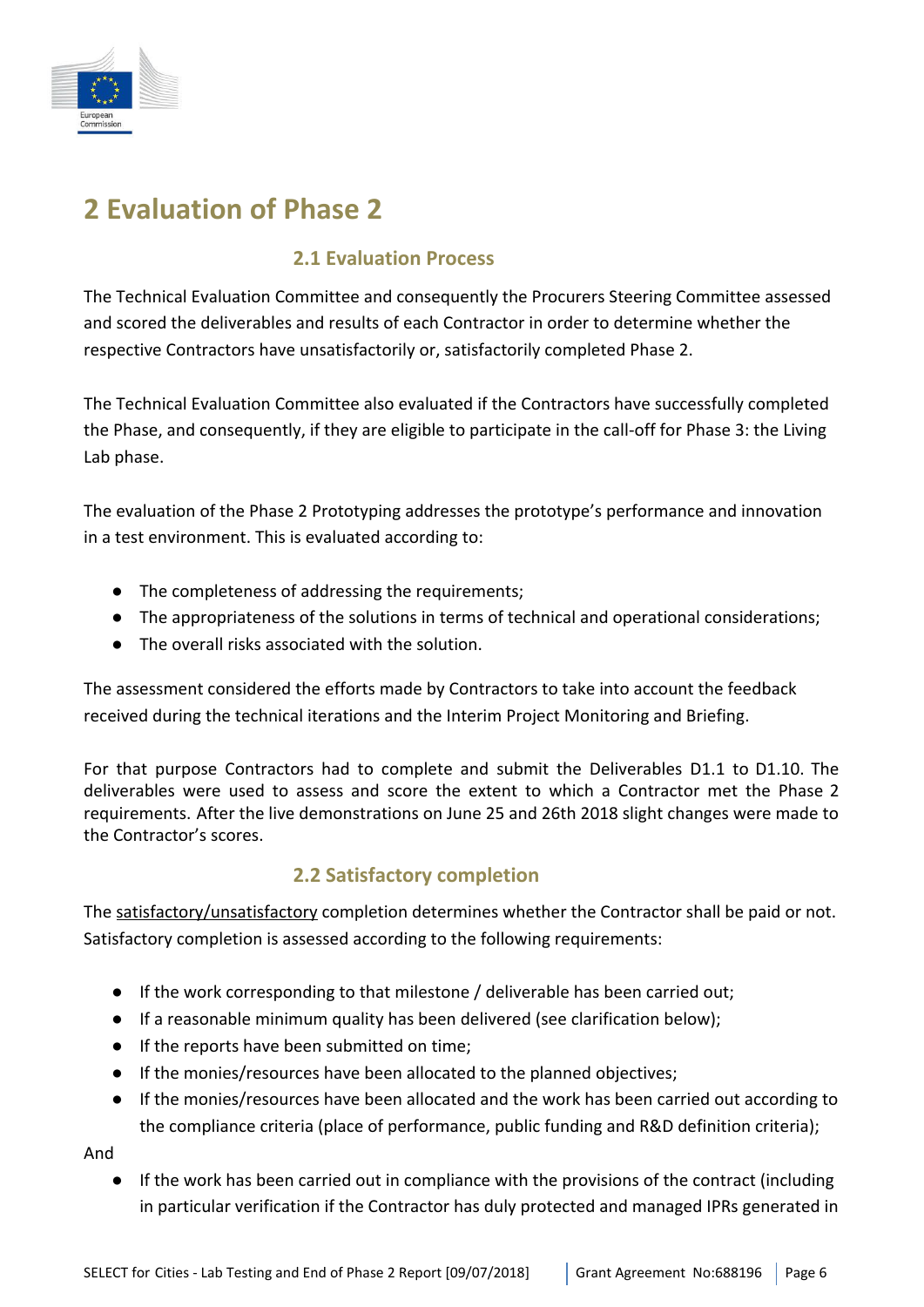

the respective Phase).

'Reasonable minimum quality' of a report means that:

- The report can be read by somebody who is familiar with the topic, but not an expert;
- The report gives insight in the tasks performed in and the Results;
- <span id="page-6-0"></span>● The report is made using the end of Phase report form.

## **2.3 Successful completion**

The successful completion of Phase 2 is a prerequisite to be invited to the Phase 3 call-off. The Procurers Steering Committee decides on the final ranking of the results, and Contractors will be informed about the outcome. Successful completion of a Phase is assessed by the assessment committee against the following requirements:

- If all milestones have been successfully completed;
- If the R&D results meet the minimum functionality/performance requirements of the challenge description (i.e. the minimum quality/efficiency improvements which the procurers set forward for the innovative solutions to achieve);
- <span id="page-6-1"></span>● If the results of the R&D are considered to be promising.

## **2.4 Evaluation Criteria, Weights and Thresholds**

The Phase 2 award and evaluation criteria were used to assess the capacity of the Contractor and the quality of their Deliverables in terms of project management, functional requirements, non-functional requirements, commercial feasibility and Living Labs approach. It was assessed based on the following points:

| #              | <b>Scoring criteria/Questions</b>                                                      | <b>Score Weight</b> |  |
|----------------|----------------------------------------------------------------------------------------|---------------------|--|
|                | <b>SECTION 1. Project Management &amp; Project Team</b>                                | 14% (10/70)         |  |
| <b>P1</b>      | Feasibility of the Project plan and schedule                                           |                     |  |
| P <sub>2</sub> | Methodology of the project                                                             |                     |  |
|                | <b>SECTION 2. Functional Requirements</b>                                              | 43% (30/70)         |  |
| F1             | <b>Serve as a City Dashboard</b>                                                       |                     |  |
| F1.1           | Describe how you will implement a dashboard that fits the basic requirements           |                     |  |
| F1.2           | Describe how your solution will be innovative in this domain                           |                     |  |
| F2             | Serve as an Open City Platform                                                         |                     |  |
| F2.1           | Describe how you will implement an Open City Platform that fits the basic requirements |                     |  |
| F2.2           | Describe how your solution will be innovative in this domain                           |                     |  |
| F3             | <b>Real-time communication</b>                                                         |                     |  |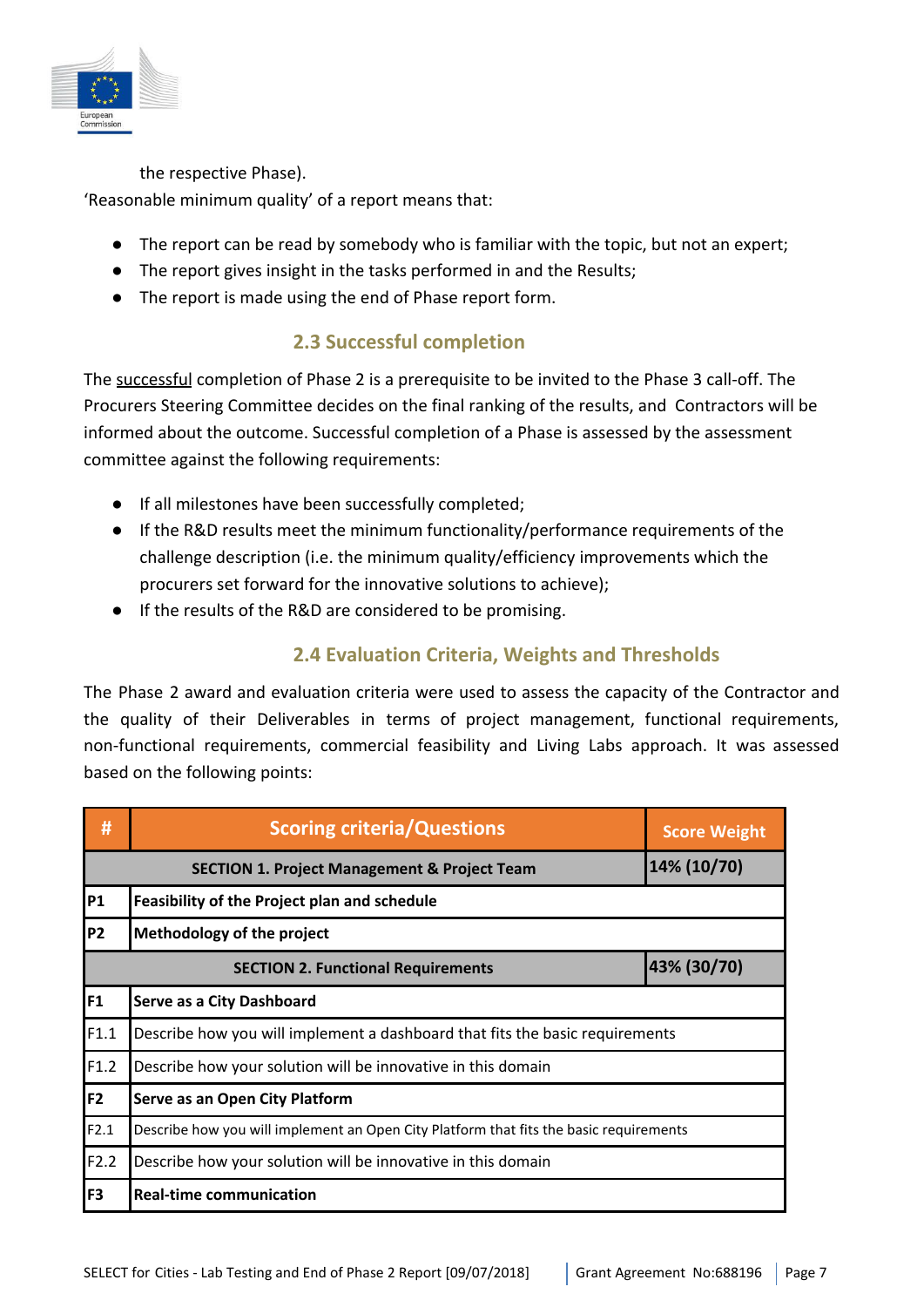

| F3.1           | Describe how your solution implements the basic requirements                              |             |  |
|----------------|-------------------------------------------------------------------------------------------|-------------|--|
| F3.2           | Describe how your solutions is innovative is this domain                                  |             |  |
| F <sub>4</sub> | <b>Data Referential</b>                                                                   |             |  |
| F4.1           | Describe how your solution implements the basic requirements                              |             |  |
| F4.2           | Describe how your solutions is innovative is this domain                                  |             |  |
| F <sub>5</sub> | <b>General Platform requirements</b>                                                      |             |  |
| F5.1           | Describe how your solution implements the basic requirements                              |             |  |
| F5.2           | Describe how your solutions is innovative is this domain                                  |             |  |
|                | <b>SECTION 3. Non-functional requirements</b>                                             | 29% (20/70) |  |
| Q1             | <b>Open Source</b>                                                                        |             |  |
| Q <sub>2</sub> | <b>Open Standards</b>                                                                     |             |  |
| Q3             | <b>Scalable</b>                                                                           |             |  |
| Q4             | <b>Robustness</b>                                                                         |             |  |
| Q5             | <b>Distributed &amp; Decoupled</b>                                                        |             |  |
| Q <sub>6</sub> | Heterogeneous                                                                             |             |  |
| Q7             | Interoperability                                                                          |             |  |
| Q8             | <b>Communication with things</b>                                                          |             |  |
| Q9             | <b>Security</b>                                                                           |             |  |
| Q10            | Privacy                                                                                   |             |  |
|                | <b>SECTION 4. Commercial Feasibility<sup>1</sup></b>                                      | 7% (5/70)   |  |
| C1             | <b>Business and Commercialisation plan</b>                                                |             |  |
| C <sub>2</sub> | Market analysis & risk management                                                         |             |  |
| C <sub>3</sub> | feasibility regarding principles for licensing, business models, pricing and distribution |             |  |
| C4             | <b>Estimated time to market</b>                                                           |             |  |
| C5             | <b>Innovation aspects</b>                                                                 |             |  |
|                | <b>SECTION 5. Living labs Approach</b>                                                    | 7% (5/70)   |  |
| L1             | <b>Describe the Living Labs</b>                                                           |             |  |

At the end of Phase 2 a Contractor is considered 'satisfactory' when reasonable quality has been achieved, i.e. a minimum overall score of 35/70 (50%) is achieved. And it is considered 'successful' when the offered solution looks promising, i.e. a minimum overall score of 42/70 (60%) is achieved. Contractors with a successful score are eligible for consideration for Phase 3.